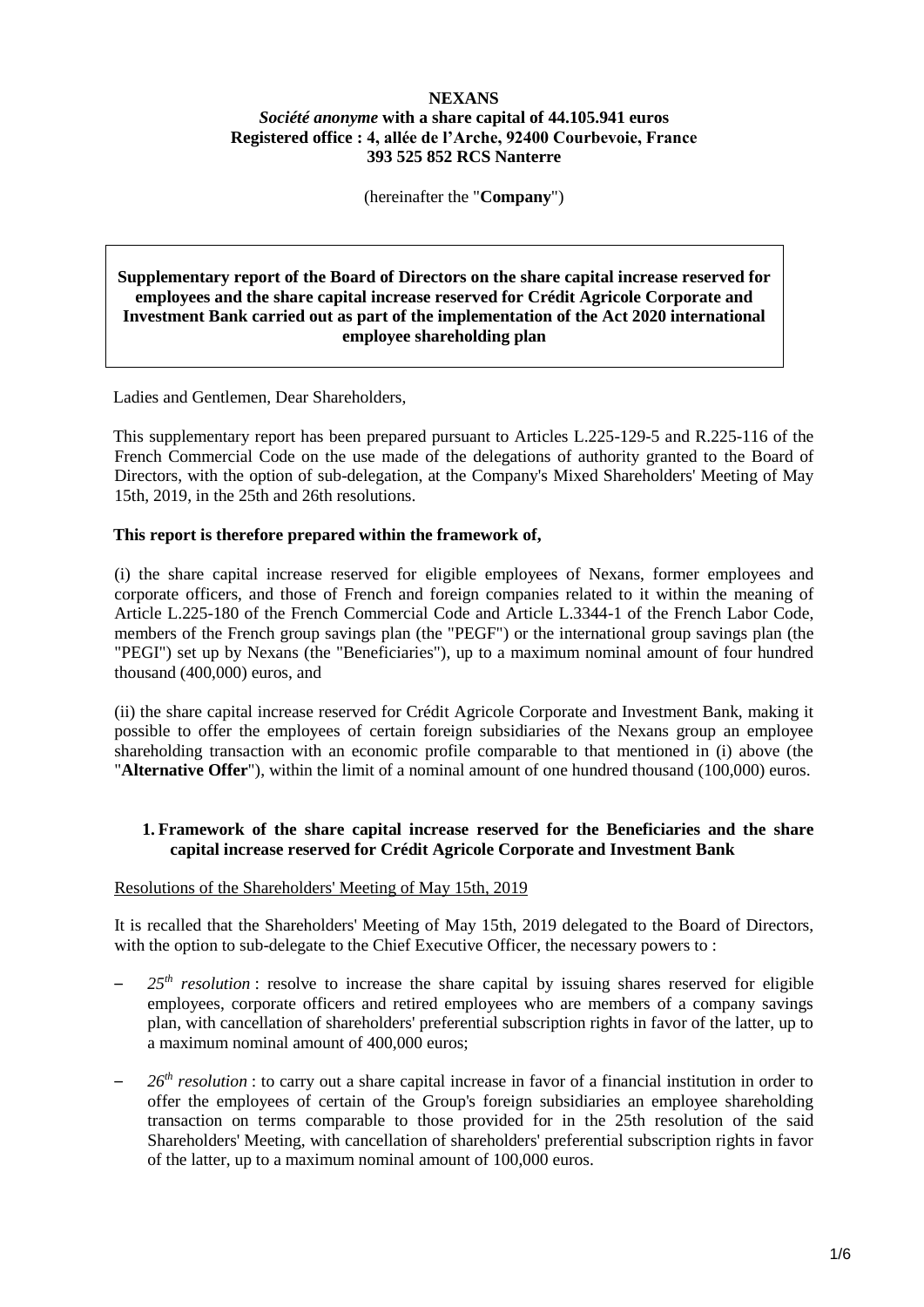## Resolutions of the Board of Directors on November 26th, 2019

*Concerning the use of the delegation provided for in the 25th resolution of the Shareholders' Meeting of May 15th, 2019 :*

- The Board of Directors resolved in principle to increase the share capital of the Company up to a maximum nominal amount of four hundred thousand (400,000) euros in favor of the Beneficiaries, in accordance with the provisions of Articles L.225-138-1 of the French Commercial Code and Articles L.3332-18 et seq. of the French Labor Code;
- For this purpose, the Board of Directors has delegated to the Chief Executive Officer all powers for the purpose of carrying out this share capital increase, and in particular :
	- set the opening and closing dates for subscriptions ;
	- set the issue price of the new shares, at least equal to the average of the prices quoted during the twenty (20) trading days preceding the date of the decision setting the opening date of the subscription period, less the maximum discount set by the Board of Directors;
	- record the completion of the share capital increases up to the amount of shares effectively subscribed;
	- more generally, to carry out all operations and formalities made necessary for the completion of the share capital increase.

### *Concerning the use of the delegation provided for in the 26th resolution of the Shareholders' Meeting of May 15th, 2019 :*

- The Board of Directors resolved in principle to increase the Company's share capital by a maximum nominal amount of 100,000 euros to the benefit of a financial institution, subject to the condition precedent that Nexans enters into an option agreement with the financial institution that will be used to ensure the financial coverage (excluding social security contributions, tax levies and exchange rate effects) of the commitments made by Nexans Group companies participating in the Alternative Offer proposed under Act 2020 ;
- For this purpose, the Board of Directors has delegated to the Chief Executive Officer all powers for the purpose of carrying out this share capital increase, and in particular :
	- set the subscription date;
	- set the subscription price of the new shares in accordance with the conditions set by the Board of Directors;
	- record the completion of the share capital increase up to the amount of the shares effectively subscribed and make the corresponding amendments to the bylaws;
	- more generally, to carry out all operations and formalities made necessary for the completion of the share capital increase.

#### Resolutions of the Chief Executive Officer on October 16th, 2020

Consequently, and making use of the aforementioned delegations granted by the Board of Directors on November 26, 2019, the Chief Executive Officer, on October 16th, 2020 :

- set the dates of the subscription/withdrawal period, which was open from October 16th to 19th, 2020 (inclusive) :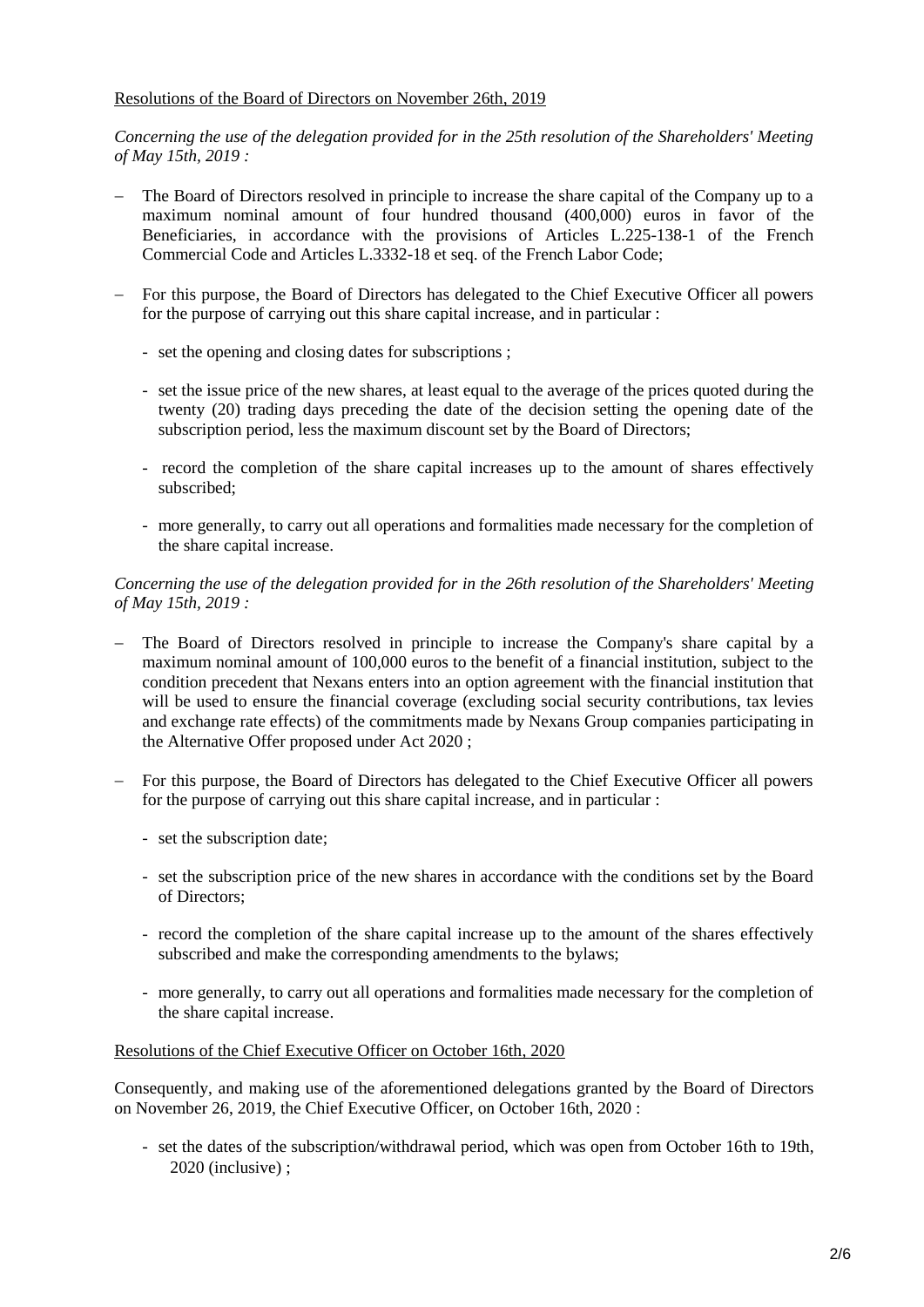- noted that the Reference Price of a Nexans share under the Act 2020 offer was **46.80 euros**, i.e., the average of the opening prices of the Nexans share on Euronext during the twenty (20) trading days preceding the date of the decision setting the dates of the withdrawal/subscription period;
- set the subscription price for one Nexans share in the context of the Act 2020 offer made to members of the PEGF at **32.76 euros**, corresponding to the Reference Price less a 30% discount and rounded up to the nearest euro cent;
- set the subscription price for one Nexans share (a) within the framework of the Act 2020 offer carried out in favor of PEGI participants and (b) within the framework of the share capital increase reserved for Crédit Agricole Corporate and Investment Bank, at **37.44 euros**, corresponding to the Reference Price less a 20% discount and rounded up to the next euro cent.

By decision dated November 13th, 2020, the Chief Executive Officer acknowledged the completion of the share capital increases reserved for the Beneficiaries and Crédit Agricole Corporate and Investment Bank under the conditions set out above and made the corresponding amendment to Article 6 of the Company's bylaws.

## **2. Final terms of the share capital increase reserved for the Beneficiaries and the capital increase reserved for Crédit Agricole Corporate and Investment Bank**

# **a. Terms and conditions of the share capital increase reserved for the Beneficiaries**

- The shares are subscribed and held either directly or through company mutual funds, in accordance with the regulations and/or taxation applicable in the various countries of residence of the beneficiaries of the share capital increase.
- *Leveraged formula* : Employees subscribe for Nexans shares under a single, secure, leveraged subscription formula that allows employees to benefit from a guarantee of their payment in connection with the operation. In certain countries (i.e. Australia, China, Chile, South Korea, Italy, Japan, Greece, the United States and Sweden), the employees will be allocated a SAR (Stock Appreciation Right) by their employer, in the context of the Alternative Offer, the amount of which will be indexed in accordance with a formula comparable to the one proposed in the context of the leveraged formula.
- *Lock-up period:* Subscribers to the offer will have to keep the subscribed shares or the corresponding FCPE units for a period of five years, except in the event of an authorized early release event.
- –*Reservation period:* The reservation period for the shares (at an unknown price), during which the Beneficiaries were able to formulate a subscription request, was open from September 4th to 17th, 2020 (inclusive).
- *Subscription/withdrawal period:* A subscription/withdrawal period for reservations made during the reservation period was open from October 16th to October 19th, 2020 (inclusive), after communication to the Beneficiaries of the Subscription Price.

At the end of the subscription/withdrawal period, the total number of shares to be subscribed for by the Beneficiaries, directly or through an FCPE, amounts to three hundred and ninetynine thousand nine hundred and ninety-six (399,996) shares, including the contribution, taking into account the reductions and roundings applied according to the different subscription formulas.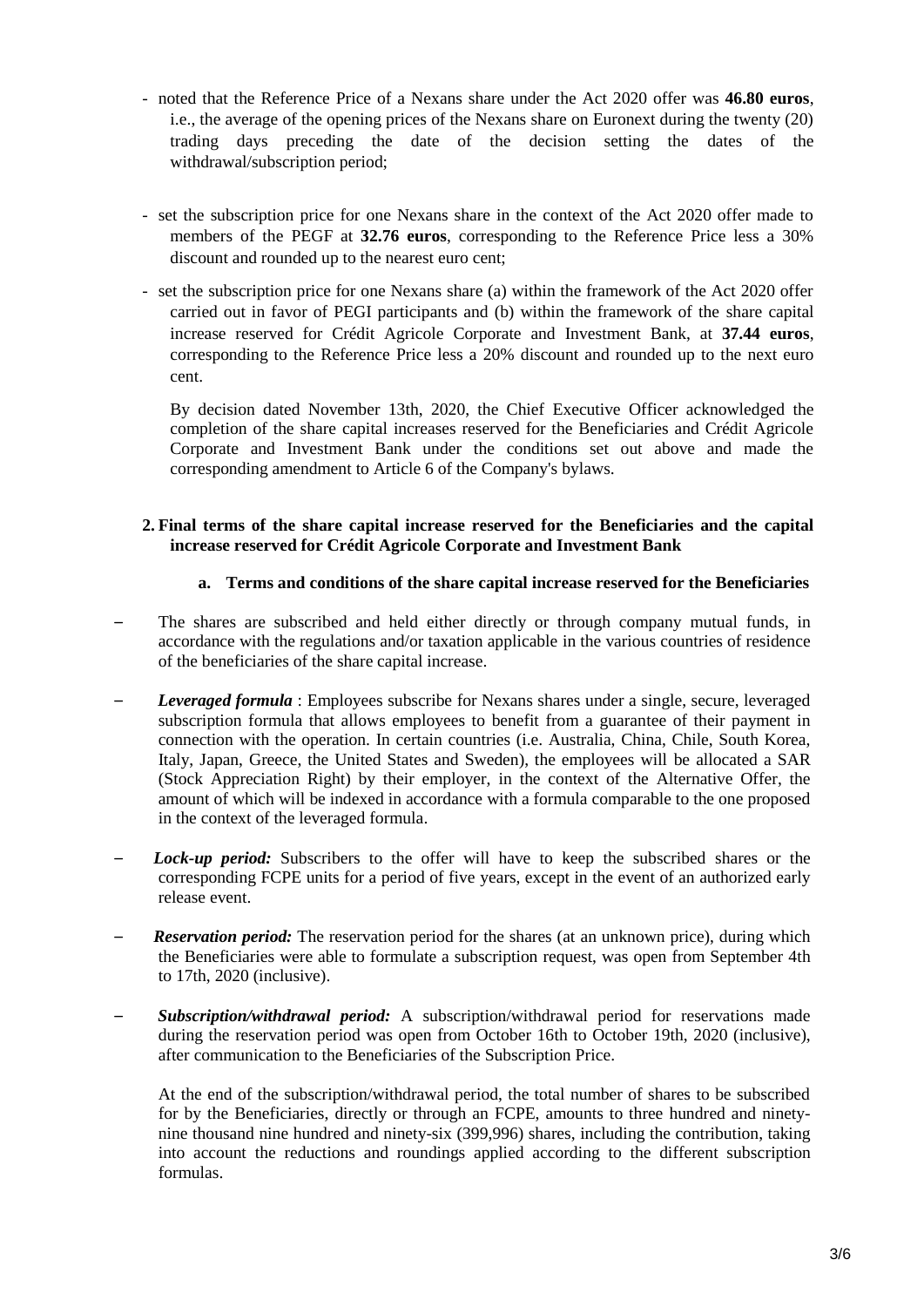- The number of shares to be issued in favor of the Beneficiaries by way of the contribution is eight thousand seven hundred and seventy-eight (8,778) shares. These shares have been issued and paid up by incorporation into the Company's share capital of the sum of eight thousand seven hundred and seventy-eight (8,778) euros taken from the "share premium" account.
- *Subscription price for the benefit of PEGF members:* The unit subscription price of the shares is thirty-two euros and seventy-six cents (32.76).
- *Subscription price for the benefit of PEGI members:* The unit subscription price of the shares is thirty-seven euros and forty-four cents (37.44).
- *Other characteristics of the shares issued:* The new shares issued are Nexans ordinary shares of the same class as the Nexans shares already admitted to trading on the regulated market of Euronext Paris and are immediately comparable to the existing Nexans shares. They will be traded under the same ISIN code as the existing Nexans shares, i.e. FR0000044448. These shares shall carry dividend rights with effect from the date of the capital increase.

## **b. Terms and conditions of the capital increase reserved for Crédit Agricole Corporate and Investment Bank**

- **Beneficiary:** The shares will be subscribed for by Crédit Agricole Corporate and Investment Bank, a credit institution in the form of a public limited company with its registered office at 12 Palace des Etats-Unis, CS 70052 - 92547 Montrouge, registered with the Nanterre Trade and Companies Registry under number 304 187 701.
- – *Total number of shares to be issued :* The total number of shares to be subscribed for by Crédit Agricole Corporate and Investment Bank (rounded up to the next whole number) is equal to five (5) times the total number of NEXANS shares that the participating employees of the NEXANS Entities in Australia, China, Chile, South Korea, Italy, Japan, Greece, the United States and Sweden, will have subscribed for directly or through an FCPE in the framework of the Alternative Offer (after any reduction in accordance with the reduction rules provided for in the Act 2020 Plan).

At the end of the subscription/withdrawal period and taking into account the subscriptions in the countries participating in the Alternative Offer via the allocation of SARs, the total number of shares to be subscribed for by Crédit Agricole Corporate and Investment Bank is ninetynine thousand six hundred and twenty-five (99,625) shares.

- *Subscription Price within the framework of the capital increase reserved for Crédit Agricole Corporate and Investment Bank:* The unit subscription price of the shares is thirty-seven euros and forty-four cents (37.44).
- *Other characteristics of the shares issued:* The new shares issued are Nexans ordinary shares of the same class as the Nexans shares already admitted to trading on the regulated market of Euronext Paris and are immediately comparable to the existing Nexans shares. They will be traded under the same ISIN code as the existing Nexans shares, i.e. FR0000044448. These shares shall carry dividend rights with effect from the date of the capital increase.

\*\*\*

These transactions resulted in a total increase in the nominal amount of the share capital of 499,621 euros by issuing 499,621 new shares and by recording an issue premium of 16,990,496.70 euros.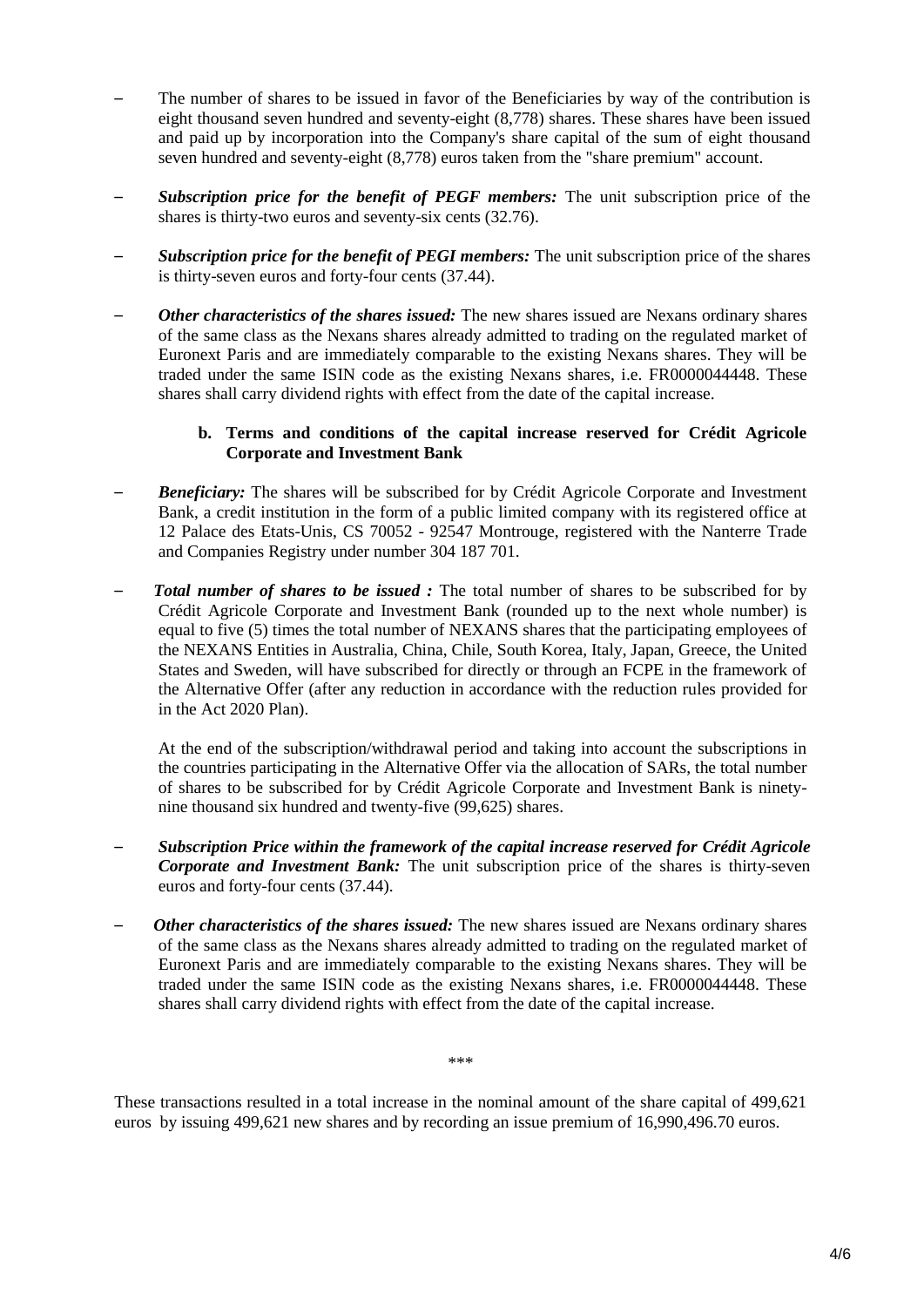## **3. Theoretical impact of the capital increase reserved for the Beneficiaries and of the capital increase reserved for Crédit Agricole Corporate and Investment Bank on the shareholder's position**

On the basis of the share capital at June 30th, 2020, i.e. forty-three million six hundred and six thousand three hundred and twenty (43,606,320) shares, the impact of the issue on the shareholding of a shareholder holding 1% of Nexans' share capital prior to the issue and not subscribing to this issue is as follows:

|                                                                                                                                                                                           | Shareholder participation in % |                                |
|-------------------------------------------------------------------------------------------------------------------------------------------------------------------------------------------|--------------------------------|--------------------------------|
|                                                                                                                                                                                           | On a non-diluted basis         | On a diluted base <sup>1</sup> |
| Before issue of the 499,621 new shares<br>resulting from the share capital increase<br>reserved for the Beneficiaries and in favor of<br>Crédit Agricole Corporate and Investment<br>Bank | $1\%$                          | 0.9830%                        |
| After issue of the 499,621 new shares                                                                                                                                                     | 0.9886%                        | $0.9719\%$                     |

## **4. Theoretical impact of the capital increase reserved for the Beneficiaries and the capital increase reserved for Crédit Agricole Corporate and Investment Bank on the share of consolidated shareholders' equity**

On the basis of consolidated shareholders' equity attributable to equity holders of the parent as shown in the consolidated financial statements at June 30th, 2020 (i.e. 1.058 billion euros), the impact of the issue on the share of equity attributable to equity holders of the parent for the holder of a Nexans share prior to the issue and not subscribing to the issue is as follows:

|                                                                                                                                                                                                     | Share of consolidated shareholders' equity as of<br>June $30th$ , $2020$ (in euros) |                                |
|-----------------------------------------------------------------------------------------------------------------------------------------------------------------------------------------------------|-------------------------------------------------------------------------------------|--------------------------------|
|                                                                                                                                                                                                     | On a non-diluted base                                                               | On a diluted base <sup>2</sup> |
| Before issue of the 499,621 new shares<br>resulting from the share capital increase<br>reserved for the Beneficiaries and in favor<br>of Crédit Agricole Corporate<br>and<br><b>Investment Bank</b> | 24.53 euros                                                                         | $24.11$ euros                  |
| After issue of the 499,621 new shares                                                                                                                                                               | $24.65$ euros                                                                       | 24.23 euros                    |

### **5. Theoretical impact of the capital increase reserved for the Beneficiaries and the capital increase reserved for Crédit Agricole Corporate and Investment Bank on the market value of Nexans shares**

The theoretical impact of the issue of the 490,843 shares (contribution shares not taken into account) at the issue price on the stock market value of the share is calculated as follows :

 $\overline{a}$ 

<sup>&</sup>lt;sup>1</sup> *i.e. share capital (before the impact of the 2020 Act) comprising 43,886,429 shares as of June 30th, 2020 on a fully diluted basis, taking into account 747,508 free shares and performance shares (assuming maximum performance) granted but not definitively vested at that date.*

<sup>2</sup> *i.e. share capital (before the impact of the 2020 Act) composed of 43,886,429 shares as of June 30th, 2020 on a fully diluted basis, taking into account 747,508 free shares and performance shares (assuming maximum performance) granted but not definitively vested at that date.*